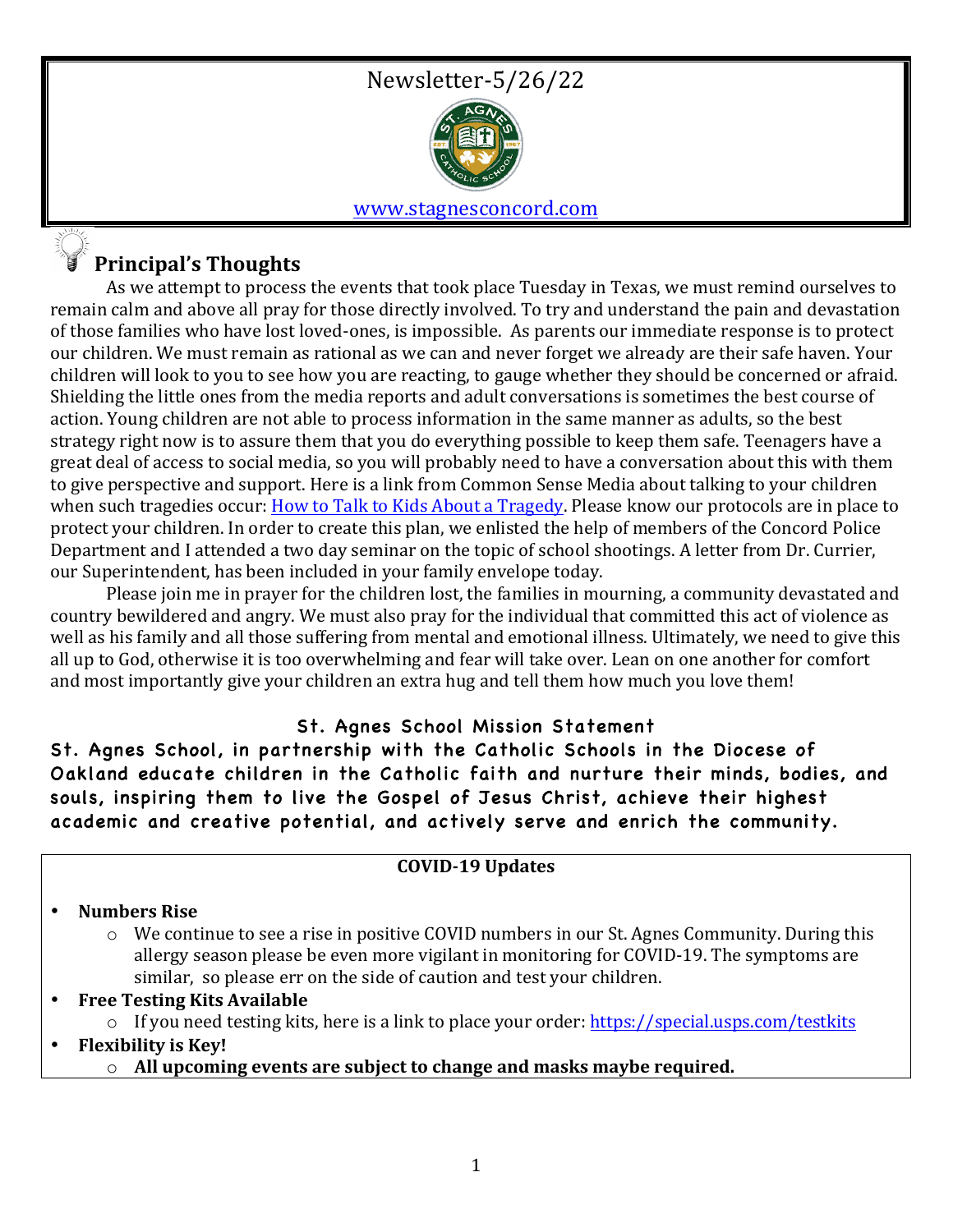# Newsletter-5/26/22



www.stagnesconcord.com



- **Field Day is this Friday!** 
	- $\circ$  The weather promises to be perfect for this much loved tradition!
	- $\circ$  **Please be sure to apply sunscreen before coming to school.**
	- $\circ$  A snack will be provided to each child and many fun games have been planned.
	- $\circ$  A flyer with details for non-uniform dress has been included in your envelope.
	- $\circ$  Unfortunately, due to the rise in cases, we will not have spectators this year.

## • **Funeral Mass**

- $\circ$  This Friday, during Field Day a Memorial Mass will be taking place in the church.
- $\circ$  Please be gracious during pickup toward any attendees that might be walking to their cars or needing to back out. They will not know our routine so please be patient and kind.

## **Parent Survey**

- $\circ$  Your thoughts matter! Please give us feedback by completing the following parent survey.
- $\circ$  One hour toward your parent volunteer commitment will be credited to you.
- o **Click on this link <u>Parent Survey</u> or type https://forms.gle/UZnNgL2Rq8WaqFx66.**

## • **Safe Environment Training Due?**

- $\circ$  Any volunteers or field trip chaperones need proof of current training.
- $\circ$  Has your training expired? Please check the Virtus site for the date of the most recent training you have completed. Certificates expire after 3 years.
- $\circ$  Summer will be a great time to complete this task!

## **COME HAVE A MONUMENTAL TIME!**

- $\circ$  Vacation Bible Camp at St. Bonaventure is 3 weeks away and they are in desperate need of adult leaders.
- $\circ$  Camp is the week of June 13-17 and will be the first in-person camp since 2019!
- $\circ$  If you are available that week, please email Eileen Limberg at St. Bonaventure.
- $\circ$  These hours would be counted as parish hours on the Parent Volunteer Signup Genius.

## • **St. Agnes CYO Basketball needs you!**

- $\circ$  We're seeking three (or more) volunteers for open roles: Game Day/Gym Monitor coordinator, Secretary (manage meeting agendas/minutes, administration), & Webmaster (SportsEngine)
- $\circ$  This is a great way to earn volunteer hours while supporting our parish youth basketball program
- $\circ$  Interested? Please email IP Zingmark/AD: jpzingmark@gmail.com or text 415.504.2579 to sign-up or for any questions!

## *Weekly Student Learning Expectation 1.4: A faith centered person living the Gospel message who is able to express compassion for others, locally and globally, through gifts of time, talent and treasure.*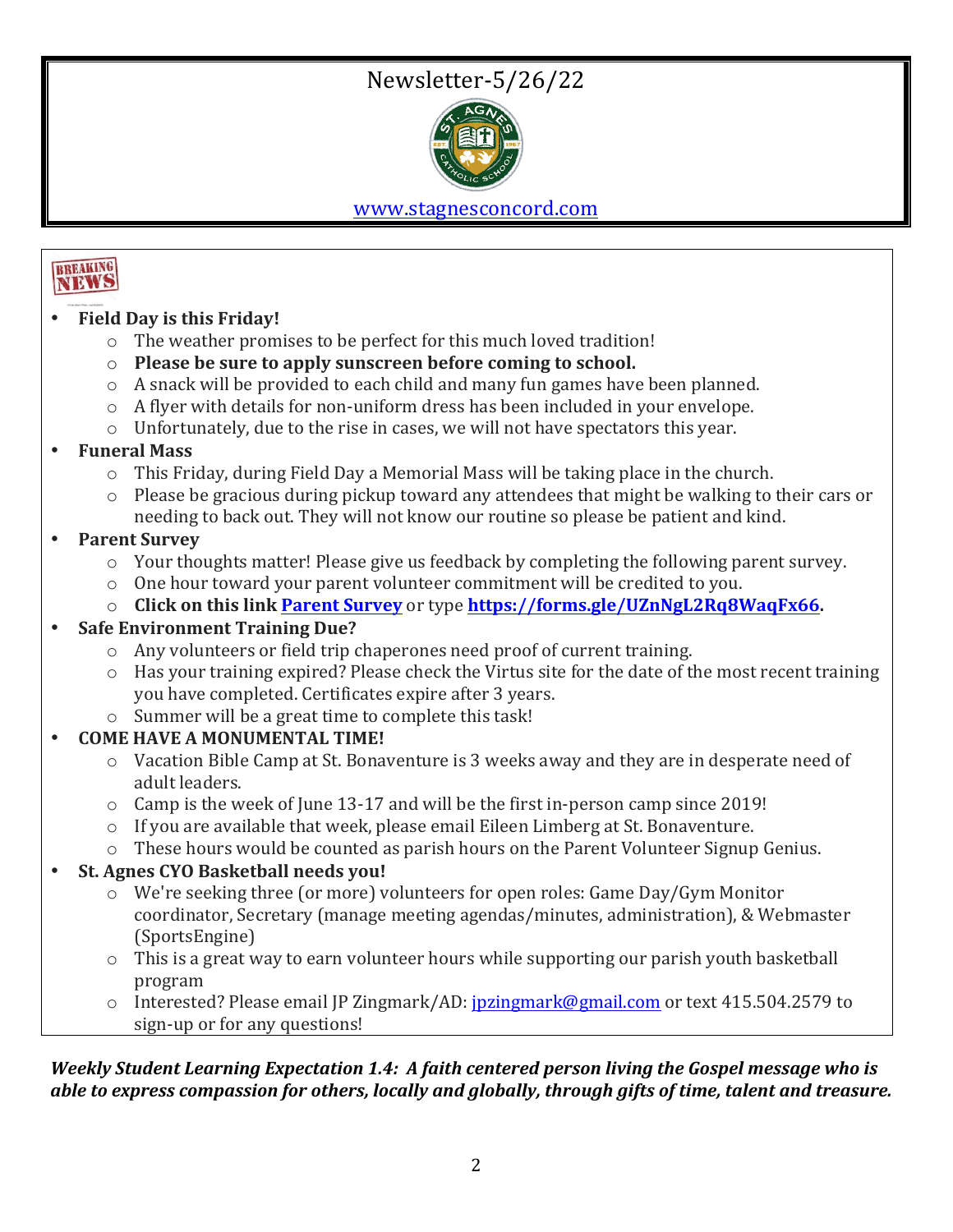# Newsletter-5/26/22



www.stagnesconcord.com



- **End of Year Accounting**
	- $\circ$  All monies owed (except volunteer non-fulfillment fees) are due and payable by June 1<sup>st</sup> in order for your child to receive their report card.
- **Volunteer Hours Deadline**
	- $\circ$  The family commitment for volunteer hours must be completed by June 1<sup>st</sup> in order to avoid a non-participation fee of \$50/hour.
	- $\circ$  Your participation is vital in keeping our campus in good working order and our events possible.

## **Staff Update 2022-2023**

Each year our staff members reflect on the year and decide what the following year will have in store for them. We rejoice for those that have decided to stay but are sad to say good-bye to some that are creating a new chapter in their lives. I want to extend a heartfelt thank you to the following people that have shared their talents, time and caring spirit with us for the benefit of our children. We will miss them and are excited for what lies ahead for each of them. We will honor our friends at the End of the Year Prayer Service.

- $\circ$  Mrs. Navarro (K) will be joining the Mt. Diablo Unified School District to teach 5<sup>th</sup> grade at Shore Acres Elementary School! Blessings!
- $\circ$  Ms. Johnston (1<sup>st</sup> grade) will be moving to San Francisco to join the faculty of the Stratford School teaching  $1<sup>st</sup>$  grade. Kudos!
- $\circ$  Mr. Volenec has been teaching math in the junior high for ??? years. He has created one of the best math programs in the Diocese and we are thankful for this dedication! We will miss his neckties, quiet sense of humor and the dignity and respect he afforded each student!
- $\circ$  Mrs. Fitzpatrick is retiring as our bookkeeper after 36 years! She will be dearly missed, not only for her knowledge of the history of our school and alumni families but for keeping us financially strong each and every year! We will miss her stories and loving care.

There is a well-known saying: as one door closes another one opens. That is true for St Agnes School, so I hope you will join me in welcoming our new staff members for the 2022-2023 school year. You will have the opportunity to meet them at Back to School Night in August.

- Ms. Antoinette Miyamoto (K) is coming to us from the Dublin School District and is an alumni parent of St Raymond's School. She cannot wait to meet her "tiny humans!"
- Ms. April Mullare  $(1^{st}$  grade) moved to the Bay Area this past year and brings with her vast experience teaching in the Catholic schools' system.
- Ms. Paula Papetti-a.k.a. Traynor (Junior High ELA.) Paula returns to us after working in the